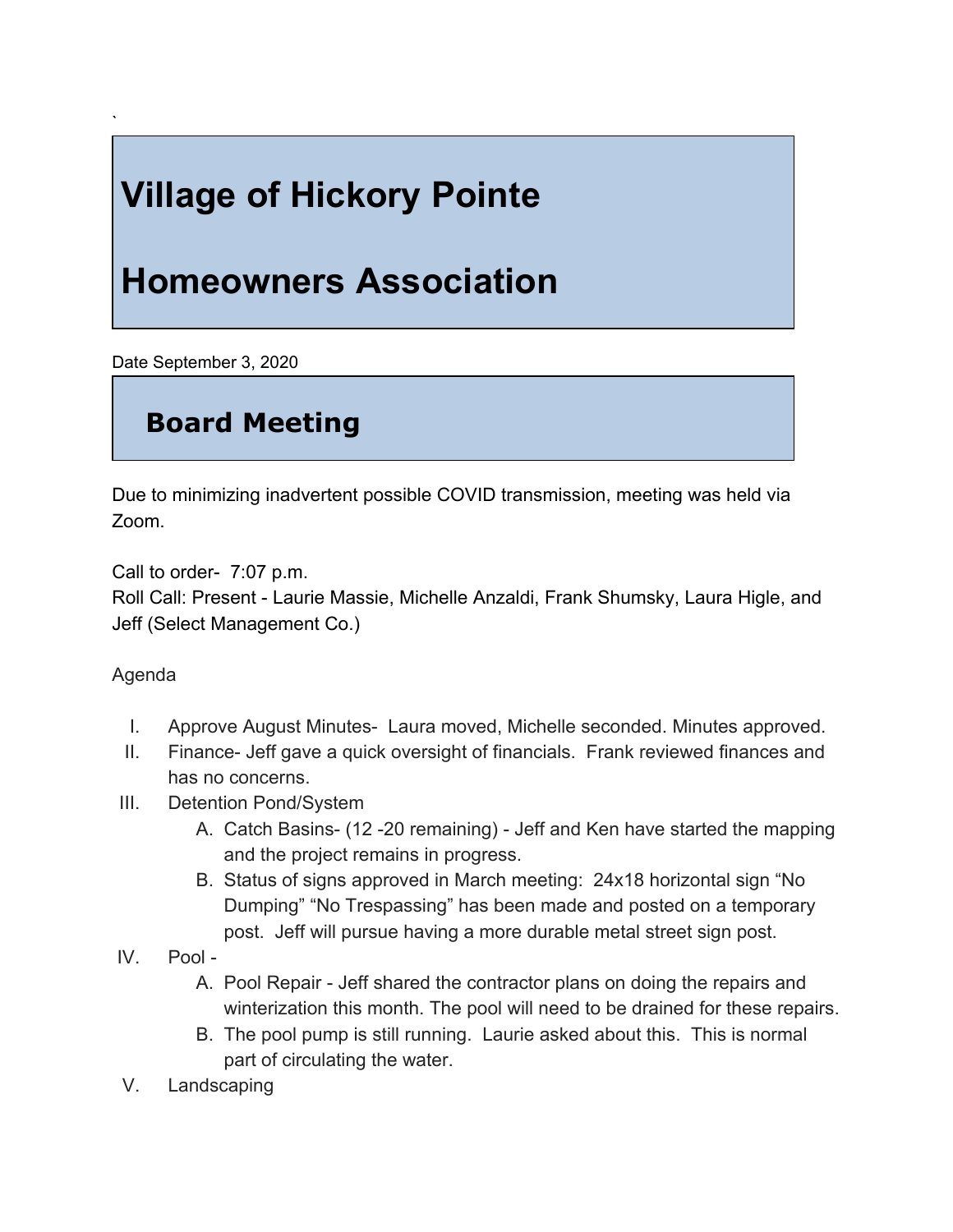- A. Laurie shared observation regarding the work on last year's paths (off of the Shellbark entrance both ways) where grass was seeded appears to not have taken. Garrett is very busy and cannot seed right now. Laurie suggested Chris with CQC. Laurie/ Jeff will look into it. This remains as a fall project. Garrett is planning on redoing this as soon as weather changes a bit.
- B. Garrett will be replacing the missing tree at Munger/ Hickory Pointe.
- C. Tree on the berm at Bitternut/ Crane entrance has already been replaced and is not under warranty. Jeff has submitted an estimate to have it replaced by Garrett. Board is considering a different company to replace this tree.
- D. Laurie met with Chris and discussed removing dead trees and needing a bid on this. The bid was received and the work was completed.
- E. Irrigation leaking- the leaking has stopped but we are not sure what it was. We assume it was part of the sprinkling system. This was repaired and the landscaping will be regraded.

VI. Update on Legal- Collections - No concerns or updates at this time and it is being monitored.

- A. Delinquent accounts:
	- a. There are four older delinquents that remain. Continues to be monitored.
	- b. There are seven that are now two years behind which are over the threshold per the Collection policy. These will be sent for our attorney to address. The attorney has worked on these.
	- c. There are 46 households that haven't paid this year dues but did receive a follow up letter from the Property Management Company this week (week of August 30 2020).
- B. The fence files will be sent to the Attorney for follow up. Both of these were resolved.
- C. The Board received several complaints from homeowners in the past month.
	- a. These were responded to, investigated and addressed.
	- b. The Board reviewed the importance of letting homeowners be aware of the non-emergent police telephone number (734.944.4911) to report issues related to the Township (but not the County). This will also be added as an FAQ item to the website.
- D. Sheds- Sheds on properties are being addressed by the Attorney.
	- a. Board discussed recent review and identification of sheds. Board considered allowing sheds already present without documented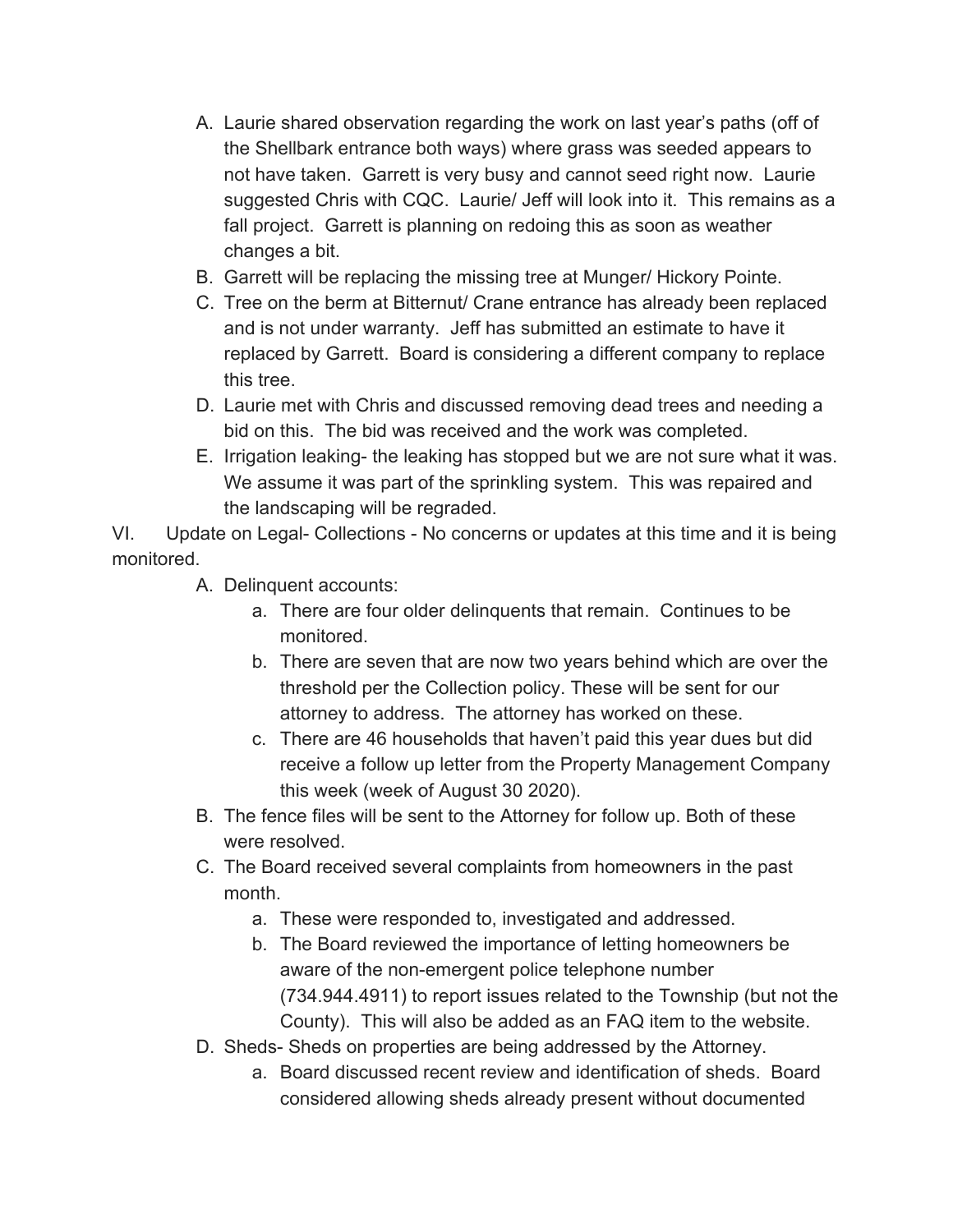prior approval a time frame to take the shed down; Michelle will speak to the attorney about this. Newly constructed sheds will need to be removed within the two week time period.

- b. Jeff is reviewing how many sheds are present in the subdivision.
- VII. Bylaws
	- A. Eighth Draft was discussed for remaining outstanding issues to be resolved. Michelle will follow up.
	- B. Suggested next steps:
		- a. Accept bylaws by email. Board members accept the current draft of bylaws.
		- b. Review with attorney for:
			- i. Informational date he's available. Michelle will ask.
			- ii. Awaiting dates from the Attorney for the Zoom Informational meeting.
		- c. After steps a and b occur, bylaws would be mailed to all homeowners with an Informational Meeting Date.
		- d. Informational Meeting for homeowners to ask and learn.
		- e. 30 day feedback period.
		- f. Annual meeting some can accept bylaws while present at the annual meeting.
		- g. Collect votes after.
- VIII. New Business-
	- A. Annual Meeting- Homeowner's Association will have to wait until the Governor's Orders are lifted and CDC guidelines allow for an Annual meeting.

Per June Minutes: Zoom meetings- During these times of COVID, the Board will be meeting electronically via Zoom and the meetings are open to homeowners. Interested homeowners should email the board requesting the specific link to the scheduled Zoom meeting. The Board wants to be sure to be able to use the meeting time to get through the agenda but also provide an opportunity for Homeowner's to participate. The Board has agreed upon Homeowners having 3 minutes at the beginning and end of the meeting to pose concerns, provide input or ask questions. The Board may or may not respond to questions or comments as further information may be necessary to formulate an accurate response.

Parking lot: